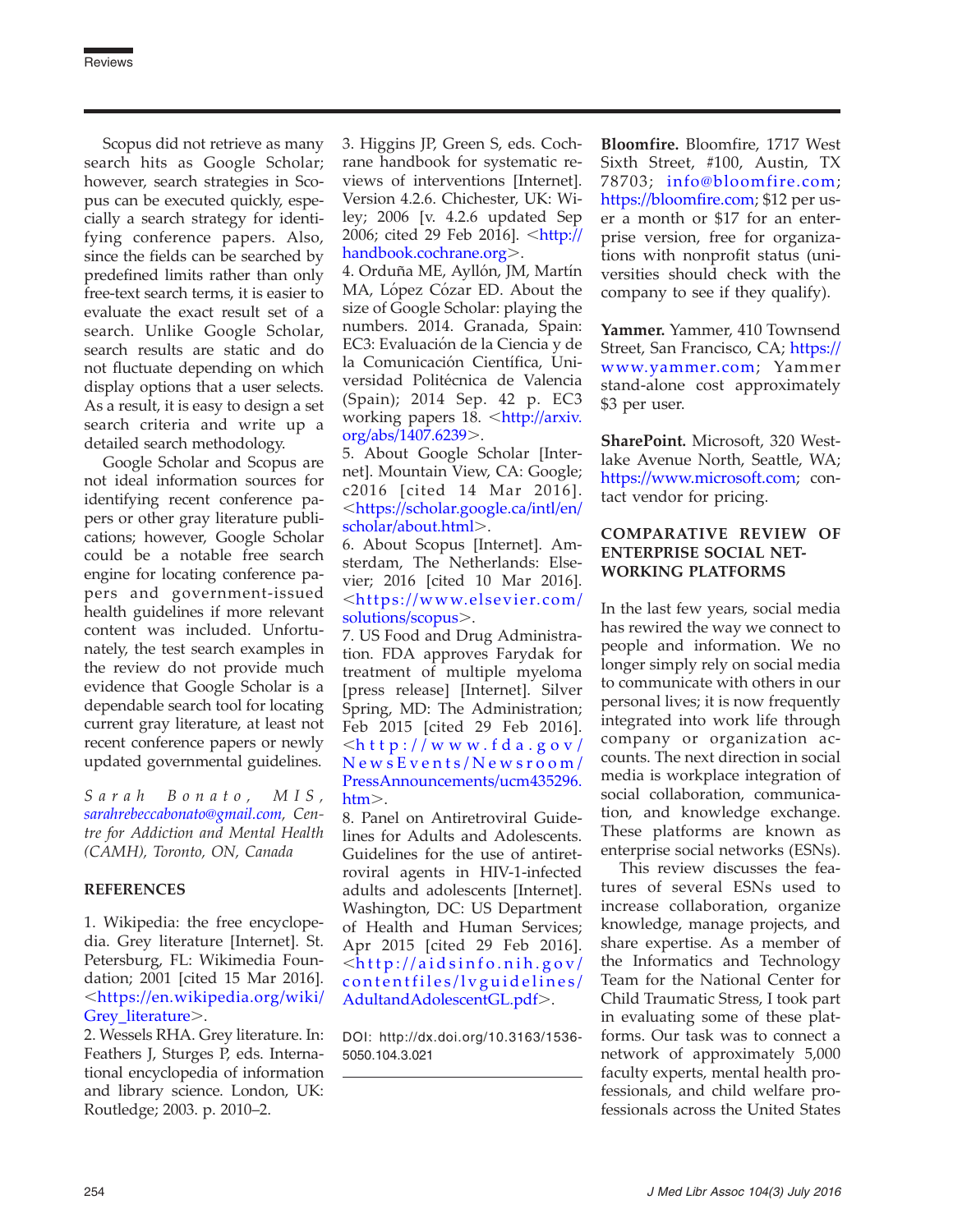to increase engagement and collaboration across geographic locations and expertise. In addition to Bloomfire, Yammer, and Share-Point, I also reviewed Podio, Socialcast, and NewsGator. I selected Bloomfire, Yammer, and Share-Point for this review as they made the most sense to compare in terms of similar features and are each other's closest competitors.

## Bloomfire

Bloomfire is a cloud-based application whose purpose is knowledge exchange between those who have questions within an organization and those who have answers. In many respects, Bloomfire focuses on the need to distribute news and information quickly across a network to the correct people. For this reason, the platform is based on a question-andanswer format, in a public or semipublic environment, with the purpose of allowing other users to gain and share knowledge.

The platform is largely made up of content entries created by users with tags that facilitate keyword searching across the site. To create the content for the site, users have access to built-in tools that facilitate knowledge exchange, including tools for creating webcam videos, screencasts, and documents, coupled with intelligent search for files, discussions, and people. Through the use of gamification features (such as badges and points) and social media features (such as content feeds, follow and like buttons, personal profiles, and multimedia sharing), Bloomfire offers a modern approach to knowledge management in an organization and provides a platform that allows users to gain and share knowledge in a fun and interesting way. Additionally, the platform has a simple,

well-organized user interface that does not require much training for the non-savvy user. As a thirdparty, cloud-based platform, Bloomfire has minimal technical requirements, and their technical support team facilitates implementation. The platform is supported on all major web browsers and operating systems and is mobile and tablet accessible.

One of the greatest disadvantages of Bloomfire is the cost. It is hard to say if a library or information center would get the value for the cost of this platform. Organizations that need to share rich internal content in engaging ways and want to facilitate innovative collaboration among teams may find the cost justifiable. However, one must consider the users as well. If they are enthusiastic about social networking platforms and are ready to jump into the next big thing, then this tool may be a great way to motivate employees. However, not all employees are interested in social sharing. The cost benefits need to be balanced, not just the monetary cost, but also buy-in by staff.

#### Yammer

In terms of purpose, Yammer and Bloomfire are very similar. They both provide a private social networking site for organizational communication. While Bloomfire is focused on exchanging knowledge across a network, Yammer is more dedicated to creating or increasing the voice of all staff in order to keep them more engaged. Yammer is often referred to as ''Facebook for companies'' for its purpose, look and feel, and microblogging qualities.

Both tools include many social media features, including home pages or dashboards, ''praise badges'' that you can send to

other users, and personal profiles that show conversations with other users. Yammer also includes polls, real-time chat, notifications, private messages, tagging, and groups. Yammer allows users to share Microsoft Office files, rather than restrict them to an internal text editor as Bloomfire does. Unlike Facebook, Yammer provides users with the ability to create forums and wikis, edit documents, conduct online meetings, and incorporate click-to-call capabilities into staff directories. While Yammer provides significantly more social features than Bloomfire, critics of Yammer argue that in comparison to Bloomfire, its level of knowledge exchange is far less advanced, limited to micro-blogging and status updates rather than information and knowledge sharing. Its intended audience is similar to Bloomfire, but its look and feel is closer to Facebook; thus, it could be more appealing for organizations whose employees are more at ease with that kind of social networking site.

In terms of technical and support requirements, Yammer is the same as Bloomfire: the platform is hosted by a third-party and is cloud-based, so the major technical requirements are Internet connectivity and a recent version of a modern browser.

## **SharePoint**

SharePoint is a web application platform from Microsoft. It is available in two versions: locally installed (often referred to as onpremises) and cloud-based through Office 365. The on-premises version requires more setup and maintenance than the cloudbased version but offers more features.